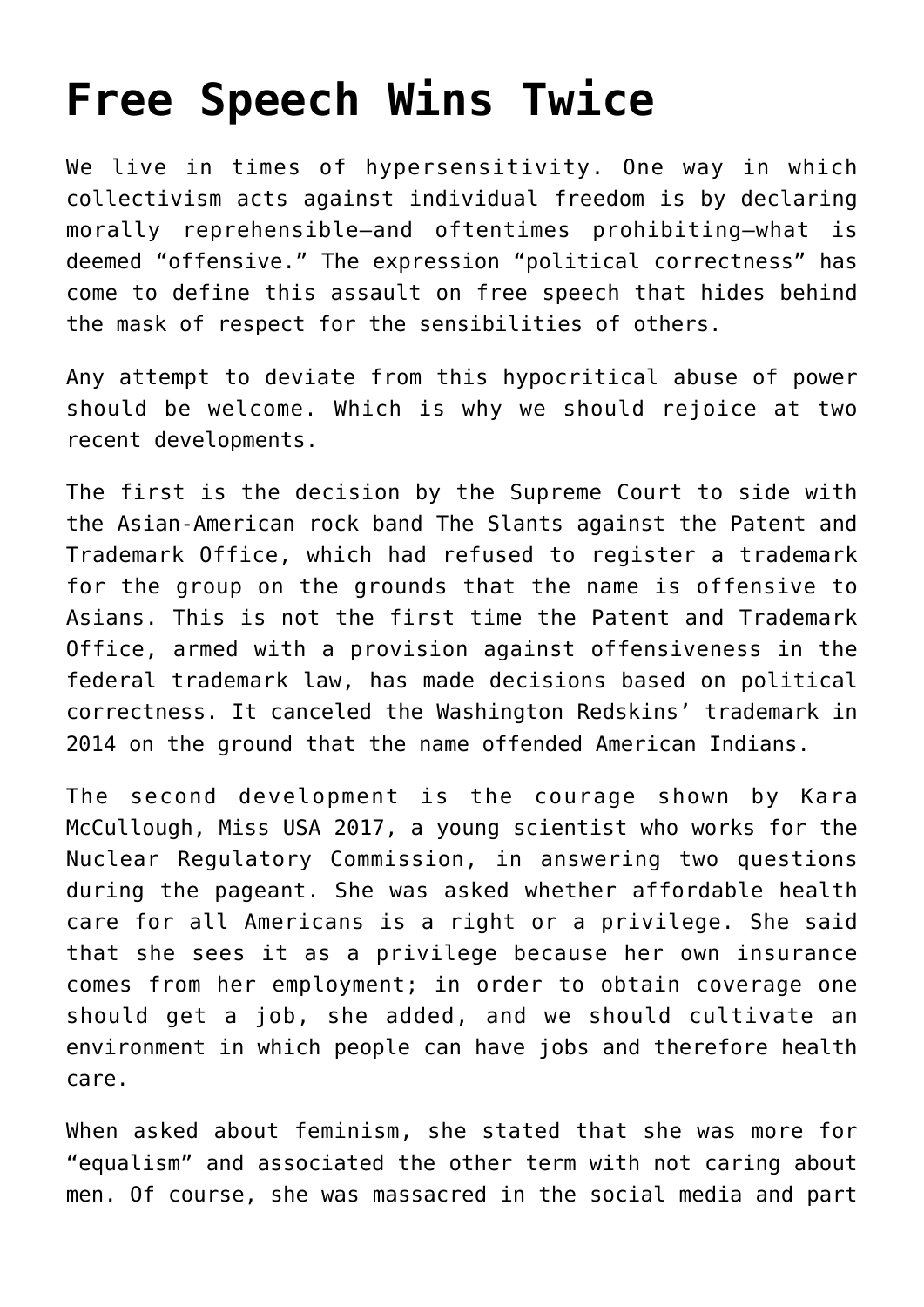of the mainstream media (which, realizing she was not going to back down, subsequently tried to present her comments on the controversy as a retraction).

Of course, neither Kara McCullough nor The Slants had any intention of being offensive. In McCullough's case, regardless of one's views on the matter, all you have to do is watch her making the original comments to see that she was responding quite honestly based on personal experience. In the band's case, it's even more absurd to take offense since the name actually ridicules the stereotype by wearing it as a badge of honor.

John Stuart Mill, who wrote in the 19th century, might as well have been living in our times when he attacked, in the second chapter of his book "On Liberty," the idea that offensiveness should be used as an argument against free speech.

The first problem, Mill noted, is where to draw the line (fixing "where these supposed bounds are to be placed")—because anyone who finds it hard to counter an argument will accuse their opponent of being offensive ("intemperate").

The second problem is that limiting free speech for the sake of political correctness will be unfair to people of perfectly good faith. People who are informed and competent often misrepresent other people's views or suppress facts and arguments. Who is to say what is a perfect representation of someone else's views? The offended party? That would turn people of good faith into "morally culpable" beings all the time!

The third problem is that the denunciation of offensive speech, as Mill maintained, usually targets those who defy the "prevailing opinion".

Free speech is one of the protections we have, as individuals, against the tyranny of the majority (whether it is truly a